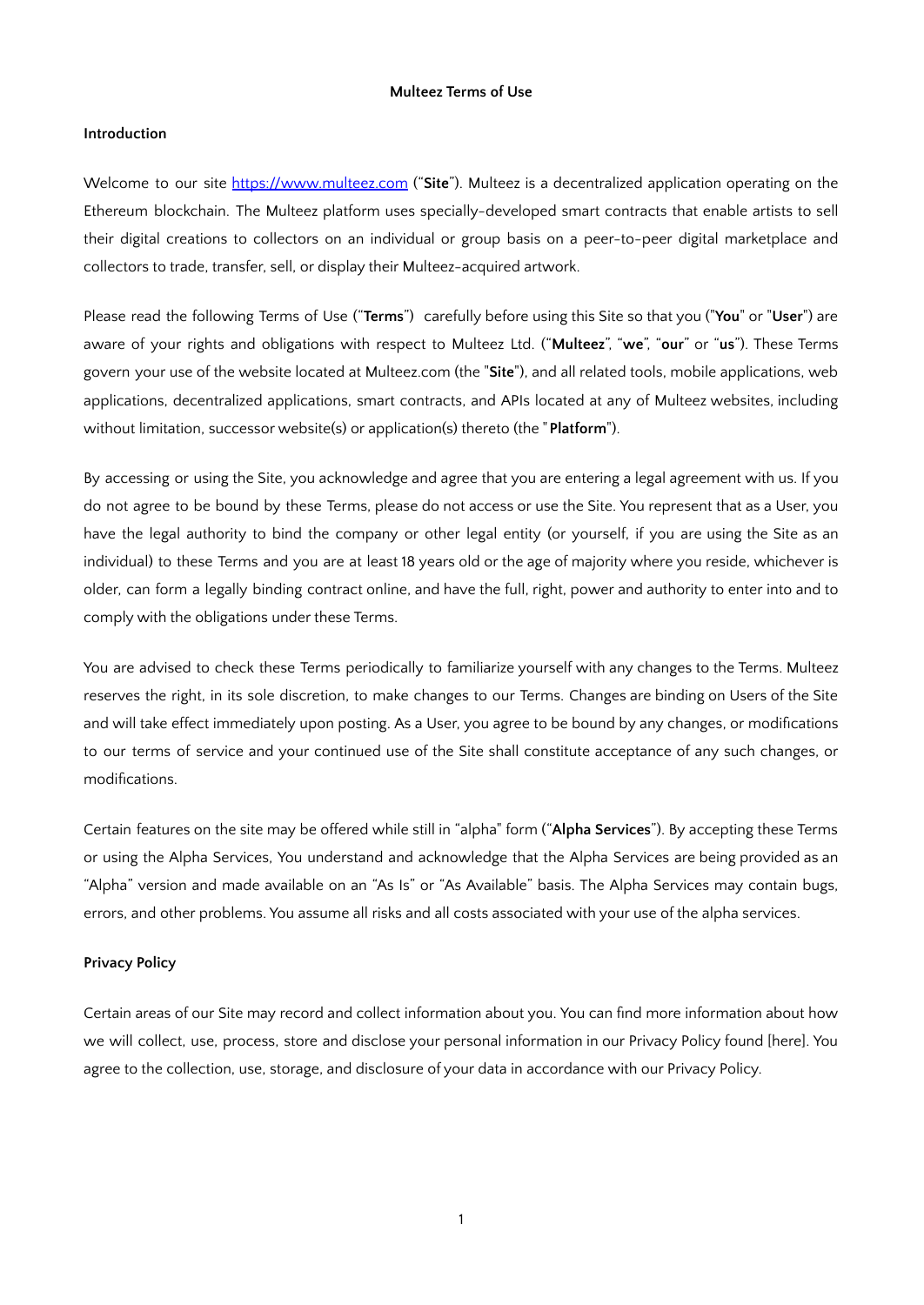## **The Site**

#### **Accessing the Site**

Multeez provides access to a decentralized NFT acquisition application (the "*Application*") on the Ethereum blockchain that allows individuals to pool Ethereum assets ("*Cryptocurrency Assets*") and transact using smart contracts ("*Smart Contracts*") to acquire a "non-fungible token" or other blockchain-based token, coin, asset or other representation, in any manner or form, of video, audio, digital art and any other application (" **NFT**").

To initiate a transaction on the Platform, a User must voluntarily invoke one or more Smart Contract operations from an Ethereum Wallet. All transactions on the Platform, including but not limited to transfers, offers, bids, listings, sales, or purchases of NFTs are initiated through one or more Smart Contracts at the sole discretion and at the complete risk of the Users. The Smart Contracts are configured to facilitate the execution of a voluntary User offer, an acceptance of an offer, or other confirmation to purchase, sell, bid on, list, or transfer an NFT. The User acknowledges the risk of Smart Contracts and agrees to be bound by the outcome of any Smart Contract operation by invoking, calling, requesting, or otherwise engaging with the Smart Contract, whether or not the Smart Contract behaves as the User expects.

Access to the Site is provided "AS IS" and "as available" basis only. We do not guarantee that the Site, or any content on it, will always be available or uninterrupted. From time to time, access may be interrupted, suspended or restricted, including because of a fault, error or unforeseen circumstances or because we are carrying out planned maintenance.

We reserve the right to limit the availability of the Site to any person, geographic area or jurisdiction we so desire and/or to terminate your access to and use of the Site, at any time and in our sole discretion.

We may suspend or disable your access to the Site if we consider it reasonable to do so. We may remove or amend the content of the Site at any time. Some of the content may be out of date at any given time and we are under no obligation to update it. We do not guarantee that the Site, or any content on it, will be free from errors or omissions.

We will not be liable to you for any loss or damage you may suffer as a result of the Site, or sites linked to the Site, such as Telegram, being unavailable at any time for any reason.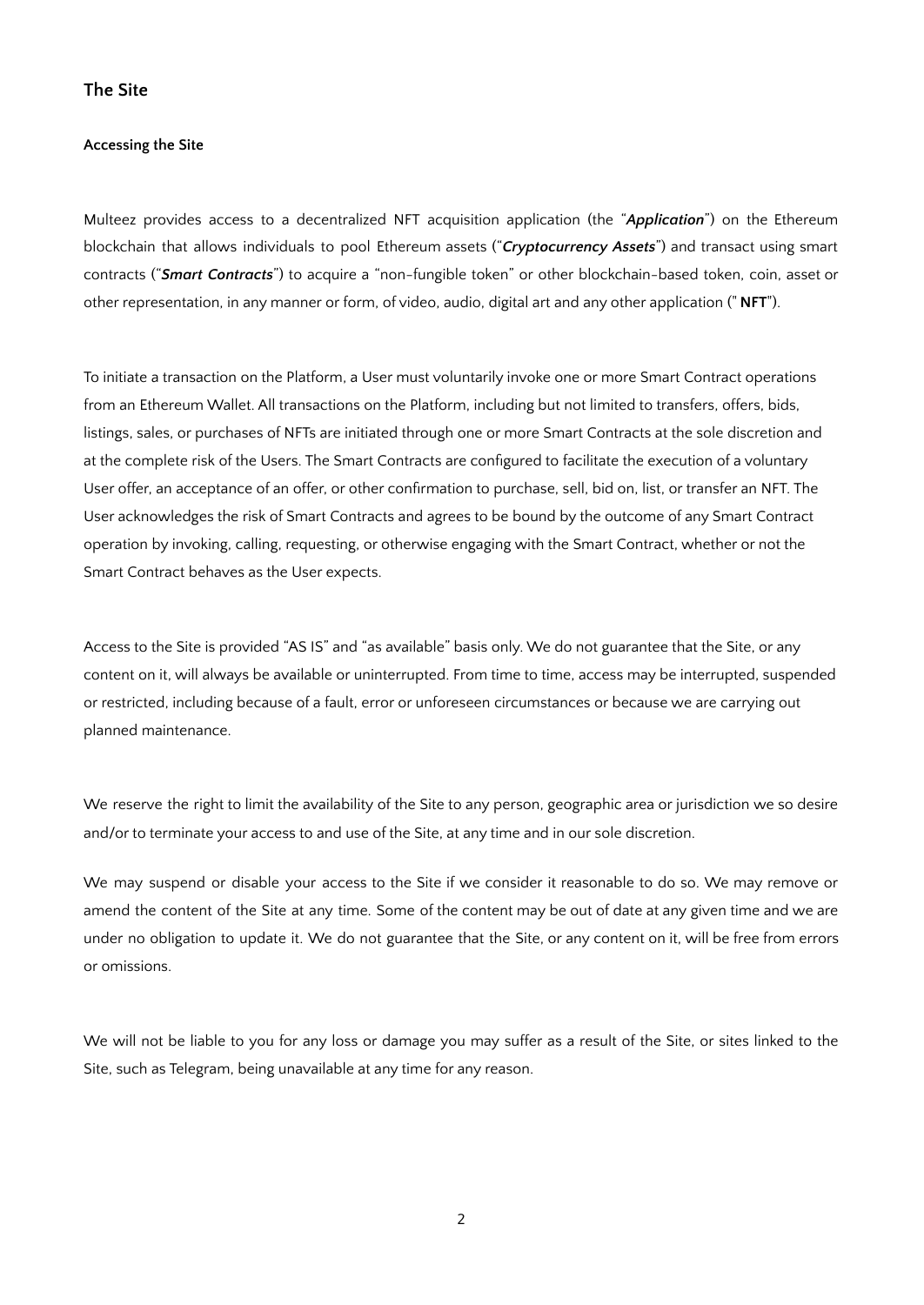### **Multeez is a Non-Custodial Service Provider**

The Smart Contracts and the Site facilitate User collection of NFTs, but Multeez and its affiliates, the Site, and the Smart Contracts are not the custodians of any User-owned NFTs. The User understands and acknowledges that the Smart Contracts do not give Multeez custody, possession, or control of any NFT or cryptocurrency at any time for the purpose of facilitating NFT transactions. You affirm that you are aware and acknowledge that Multeez is a non-custodial service provider and has designed this Site to be directly accessible by the Users without any involvement or actions taken by Multeez or any third party.

You acknowledge and agree that Multeez has no control over any transactions over the Multeez protocol, the method of payment of any transactions or any actual payments of transactions. Accordingly, you must ensure that you have a sufficient balance of the applicable cryptocurrency tokens stored at your Multeez protocol-compatible wallet address ("*Cryptocurrency Wallet*"), that such Cryptocurrency Wallet is connected to a credit card with sufficient funds, or that you have integrated Transak (www.transak.com) in your browser, to complete any transaction on the Multeez protocol or the Ethereum network before initiating such transaction.

#### **Using the Site**

### **User Agrees to Provide Accurate Registration Information**

You must provide accurate and complete registration information when you create an account for the Platform. By creating an account, you agree to provide accurate, current, and complete account information about yourself, and to maintain and promptly update as necessary your account information.

### **User is Responsible for Account Security**

You are solely responsible for the security of your account and any associated digital wallet. You agree to undertake to maintain at all times adequate security and control of all of your account details, passwords, personal identification numbers or any other codes that you use to access the Platform or the Site. You must ensure that account(s) registered under your name will not be used by any other person. You must notify us immediately of any breach of security, loss, theft, or unauthorized use of your username, password or security information at [support@multeez.com](mailto:support@multeez.com).

## **Multeez May Suspend Hacked Accounts**

Multeez reserves the right to terminate, suspend or restrict your access to any account(s) if there is reasonable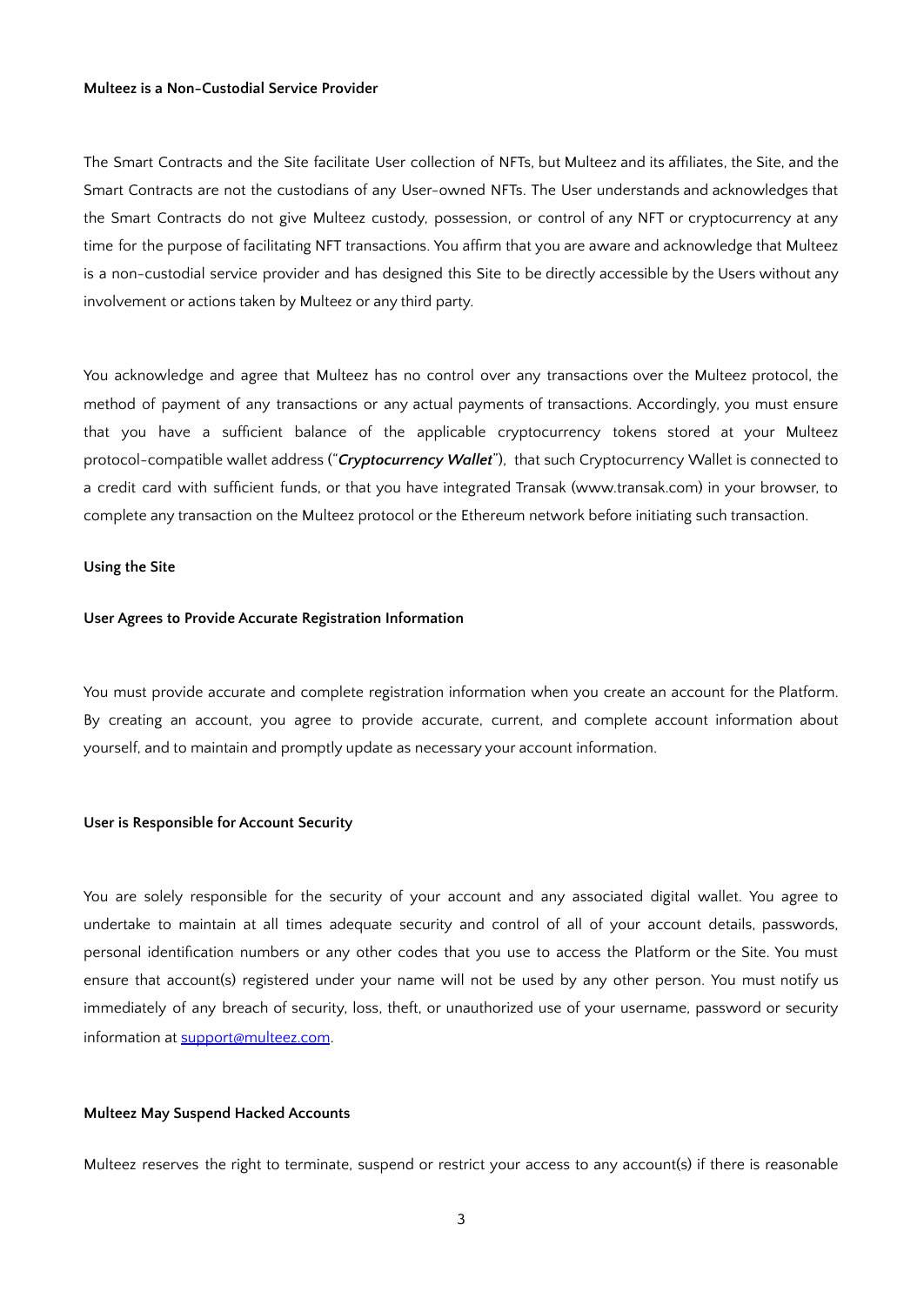suspicion by us that the person logged into your account(s) is not you or if we suspect that the account(s) have been or will be used for any illegal, fraudulent, or unauthorized purposes.

## **Participation in Smart Contracts**

You may participate with Smart Contracts on the Site by (i) linking your Cryptocurrency Wallet on supported bridge extensions such as MetaMask [\(https://metamask.io/](https://metamask.io/)) or (ii) using Transak (<https://transak.com/>). all transactions initiated through our service are facilitated and run by third-party extensions, and by using our services you agree that you are governed by the terms of service and privacy policy for the applicable extensions.

Using the Site in connection with a transaction may require that you pay a fee, such as gas charges on the Ethereum network to perform a transaction. Separately, Proposers pay transaction fees in connection with the acquisition of the NFT. A Proposer's share in and therefore share in the particular NFT reflects the total amount of her or his contribution, including fees.

As a condition to accessing or using the Site, you:

- will only use the Site in accordance with these Terms;
- will ensure that all information that you provide on the Site is current, complete, and accurate;
- will ensure compliance with all applicable securities laws;
- represent that you are not located in a sanctioned country and are not a "Specially Designated National", each as determined under applicable law, including the regulations issued by the U.S. Department of Treasury's Office of Foreign Assets Control; and
- will maintain the security and confidentiality of access to your cryptocurrency wallet address.

We do not guarantee that the Site will be secure or free from bugs or viruses. You are responsible for configuring your information technology and computer programs in order to access the Site. You should use your own virus protection software.

## **User May Not Use the Platform for Illegal or Impermissible Activities**

As a condition to accessing or using the Site, You will not:

- Violate any applicable law, including, without limitation, any relevant and applicable anti-money laundering or anti-terrorist financing laws and regulations and applicable privacy and data collection laws, in each case as may be amended;
- Export, reexport, or transfer, directly or indirectly, any Multeez technology in violation of applicable export laws or regulations;
- Infringe on or misappropriate any contract, intellectual property or other third-party right, or commit a tort while using the Site;
- Misrepresent the truthfulness, sourcing or reliability of any content on the Site;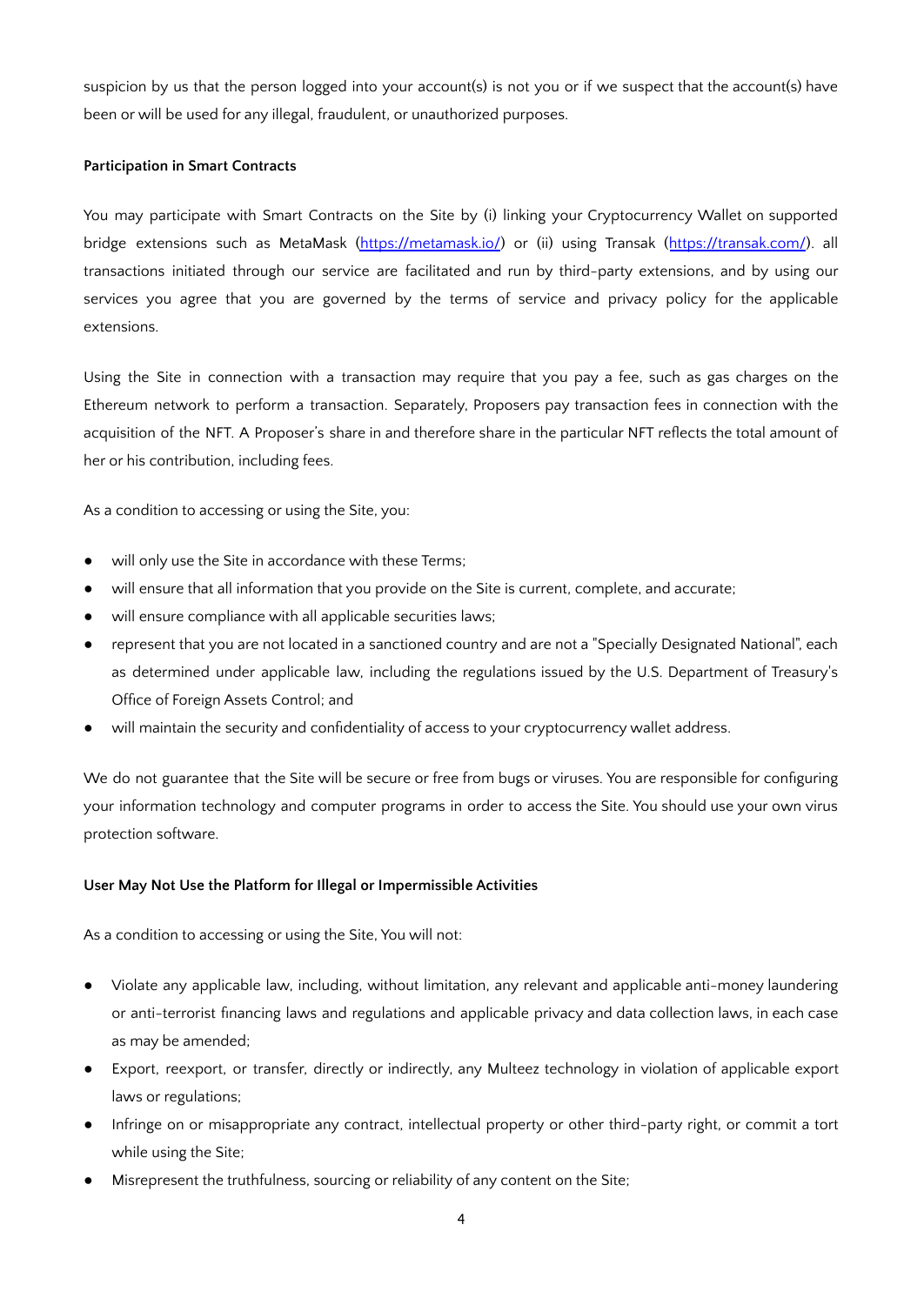- Impersonate another person (via the use of an email address or otherwise);
- Operate to defraud Multeez, other users, or any other person or provide false, inaccurate or misleading information;
- Use the Platform to violate the legal rights (such as rights of privacy and publicity) of others;
- Use the Site in any manner that could interfere with, disrupt, negatively affect, or inhibit other users from fully enjoying the Site or the Multeez protocol, or that could damage, disable, overburden, impair the functioning of the Site or the Multeez protocol in any manner; or that could defame, abuse, extort, harass, stalk, threaten or otherwise violate or infringe the legal rights (such as, but not limited to, rights or privacy, publicity and intellectual property) of others;
- Modify, adapt, translate, or reverse engineer any portion of the Platform;
- Attempt to circumvent any content filtering techniques or security measures that Multeez employs on the Site, or attempt to access any service or area of the Site that you are not authorized to access;
- Use any robot, spider, crawler, scraper, or other automated means or interface not provided by us, to access the Site to extract data;
- Introduce any malware, virus, Trojan horse, worm, logic bomb, drop-dead device, backdoor, shutdown mechanism or other harmful material into the Site;
- Post content or communications on the Site (or, during the Alpha stage, in Telegram chat groups) that are, in our sole discretion, libelous, defamatory, profane, obscene, pornographic, sexually explicit, indecent, lewd, vulgar, suggestive, harassing, hateful, threatening, offensive, discriminatory, bigoted, abusive, inflammatory, fraudulent, deceptive or otherwise objectionable;
- Post content on the Site containing unsolicited promotions, commercial messages or any chain messages or user content designed to deceive or trick the user of the Site;
- Create user accounts by automated means or under false or fraudulent pretenses;
- Access or use the Platform for the purpose of creating a product or service that is competitive with any of our products or services; or
- Encourage or induce any third party to engage in any of the activities prohibited under these Terms.

You acknowledge that the Site and your use of the Site contain certain risks, including without limitation the following risks:

## **User Acknowledges the Risk of Smart Contracts and Blockchain Technology**

Multeez transactions, including but not limited to primary sales, secondary market sales, listings, offers, bids, acceptances, and other operations through the Site utilize experimental smart contract and blockchain technology of non-fungible tokens, cryptocurrencies, and decentralized or peer-to-peer networks and systems. Users acknowledge and agree that such technologies are experimental, speculative, and inherently risky. Users acknowledge and agree that the Multeez Smart Contracts may be subject to bugs, malfunctions, timing errors, hacking and theft, or changes to the protocol rules of the Ethereum blockchain (i.e., "forks"), which can adversely affect the smart contracts and may expose you to a risk of total loss, forfeiture of your digital currency or NFTs, or lost opportunities to buy or sell NFTs. Multeez assumes no liability or responsibility for any such smart contract or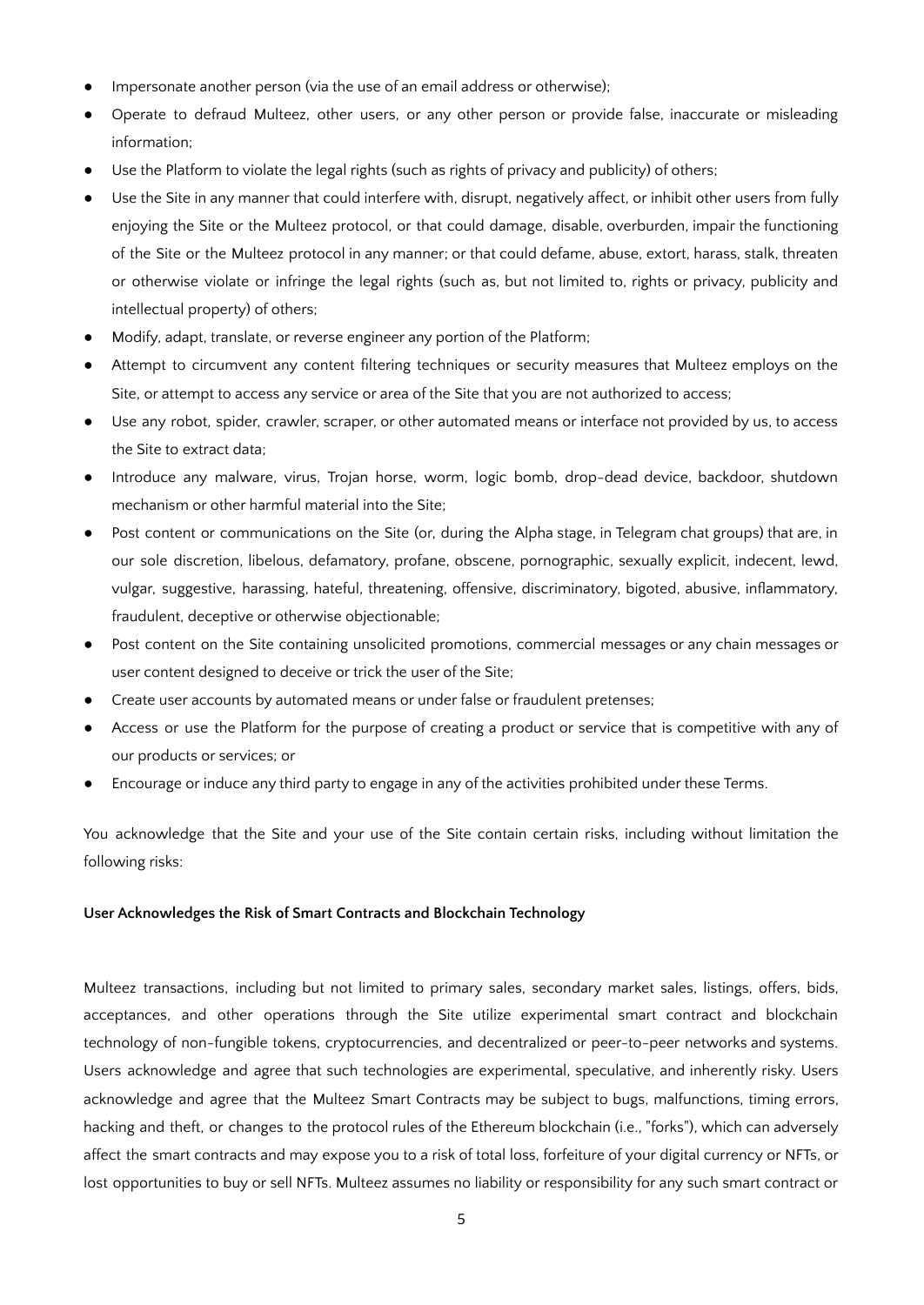related failures, risks, or uncertainties.

#### **Users Assume the Risk of Interacting with on Smart Contracts**

Users hereby acknowledge and assume the risk of initiating, interacting with, participating in marketplace or auction transactions and take full responsibility and liability for the outcome of any transaction they initiate, whether or not the smart contracts, the Site, or other market participants behave as expected or intended.

#### **No Attacking or Interfering with the Smart Contracts**

Users are forbidden from engaging in any attack, hack, denial-of-service attack, interference, or exploit of any Multeez Smart Contract. Operations performed by a User that is technically permitted by a Multeez Smart Contract may nevertheless be a violation of our Terms of Service and the law.

### **Multeez Makes No Representations or Warranties**

Multeez makes no representations or warranties, express or implied, written or oral, made by or on behalf of Multeez in connection therewith, including any representations or warranties of title, non-infringement, functionality, merchantability, usage, security, suitability or fitness for any particular purpose, workmanship or technical quality of any NFT or work, smart contract code, or software.

The site is provided on an "as is'' and "as available" basis, and without warranties of any kind either express or implied. multeez hereby disclaims all warranties, express or implied, including but not limited to implied warranties of merchantability, title, fitness for a particular purpose, non- infringement, and those arising by statute or from a course of dealing or usage of trade. to the extent permitted by applicable law, multeez and its affiliates make no representations or warranties about the accuracy or completeness of content available on or through the site or about products, The value or title of nfts, or the content of any third-party websites or services linked to or integrated with our site. Multeez and its affiliates will have no liability for any: (a) errors, mistakes, or inaccuracies of content; (b) personal injury or property damage resulting from your access to or use of the site or consumption of any products; (c) any unauthorized access to or use of our servers or of any personal information or user data; (d) any interruption of transmission to or from the site; (e) any bugs, viruses, trojan horses, or the like which may be transmitted on or through the site or services by any third party; (f) any loss or damage of any kind incurred as a result of the use of any content posted or shared through the site or services; or (g) loss or damaged caused by another user's violation of these terms.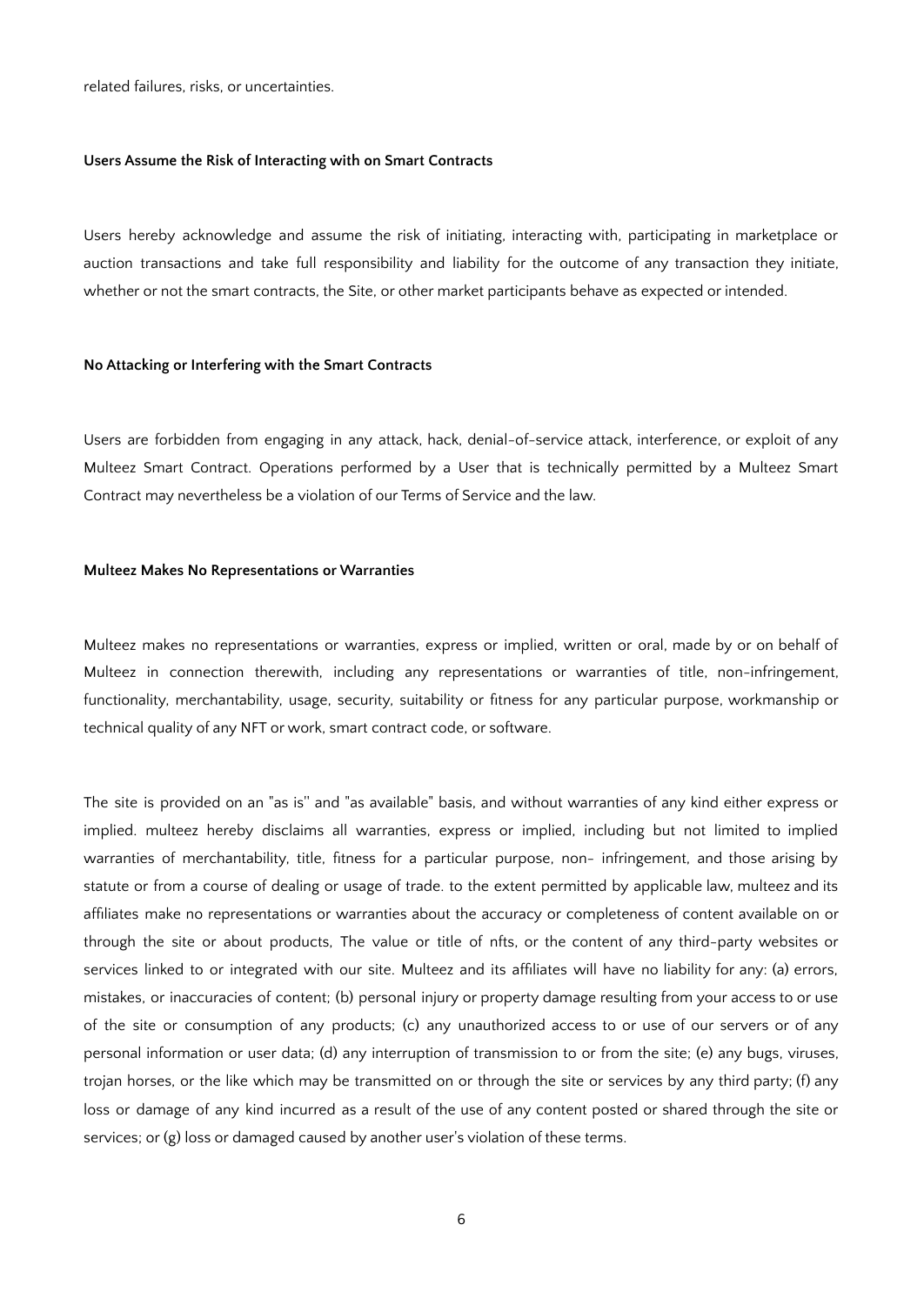To the fullest extent permissible by law, Multeez shall not be liable for any direct, indirect, exemplary, special, consequential, or incidental damages of any kind, or for any loss of data, revenue, profits or reputation, arising under these terms, regardless of whether Multeez warned of the possibility of such damages.

Certain content and materials available on the Site are for informational purposes only and is not intended to address your particular requirements. In particular, the content and materials available on the Site does not constitute any form of advice or recommendation by us, should not be regarded as an offer, solicitation, invitation or recommendation to buy or sell investments, securities or any other financial services and is not intended to be relied upon by you in making any specific investment or other decisions. We recommend that you seek independent advice from financial advisory before making any such decision. Nothing included in the site constitutes an offer or solicitation to sell, or distribution of, investments and related services by Multeez to anyone in any jurisdiction.

#### **Multeez is Not Liable for the Outcome of Any Platform Transaction**

Multeez shall not be liable to you for contract, tort, or any other types of damages, including indirect, special, incidental, consequential, punitive or exemplary damages arising out of or related to participation in or the outcome of a Platform transaction, whether or not Multeez has been advised or knew of the possibility of such damages.

#### **Limitation of liability**

To the extent permitted by law, the total liability of our company and its affiliates, for any claims under these terms, including for any implied warranties, is limited to the total amount you paid to us in fees over the past twelve (12) months.

Some jurisdictions do not allow the exclusion of certain warranties and limitations of liability provided in this Section. If you are in such a jurisdiction, some of the above limitations and disclaimers may not apply to you. To the extent we may not, as a matter of applicable law, disclaim any implied warranty or limit our liabilities, the scope and duration of such warranty and the extent of our liability will be the minimum permitted by applicable law.

#### **Multeez May Modify these Terms and the Smart Contracts**

Multeez reserves the right, in its sole and absolute discretion, to amend, modify, alter or supplement these Terms and the Smart Contracts accessible through the Site from time to time.

## **The Platform Smart Contracts Are Not Controlled By Multeez**

All Platform transactions are executed by one or more Smart Contracts processed on the Ethereum Virtual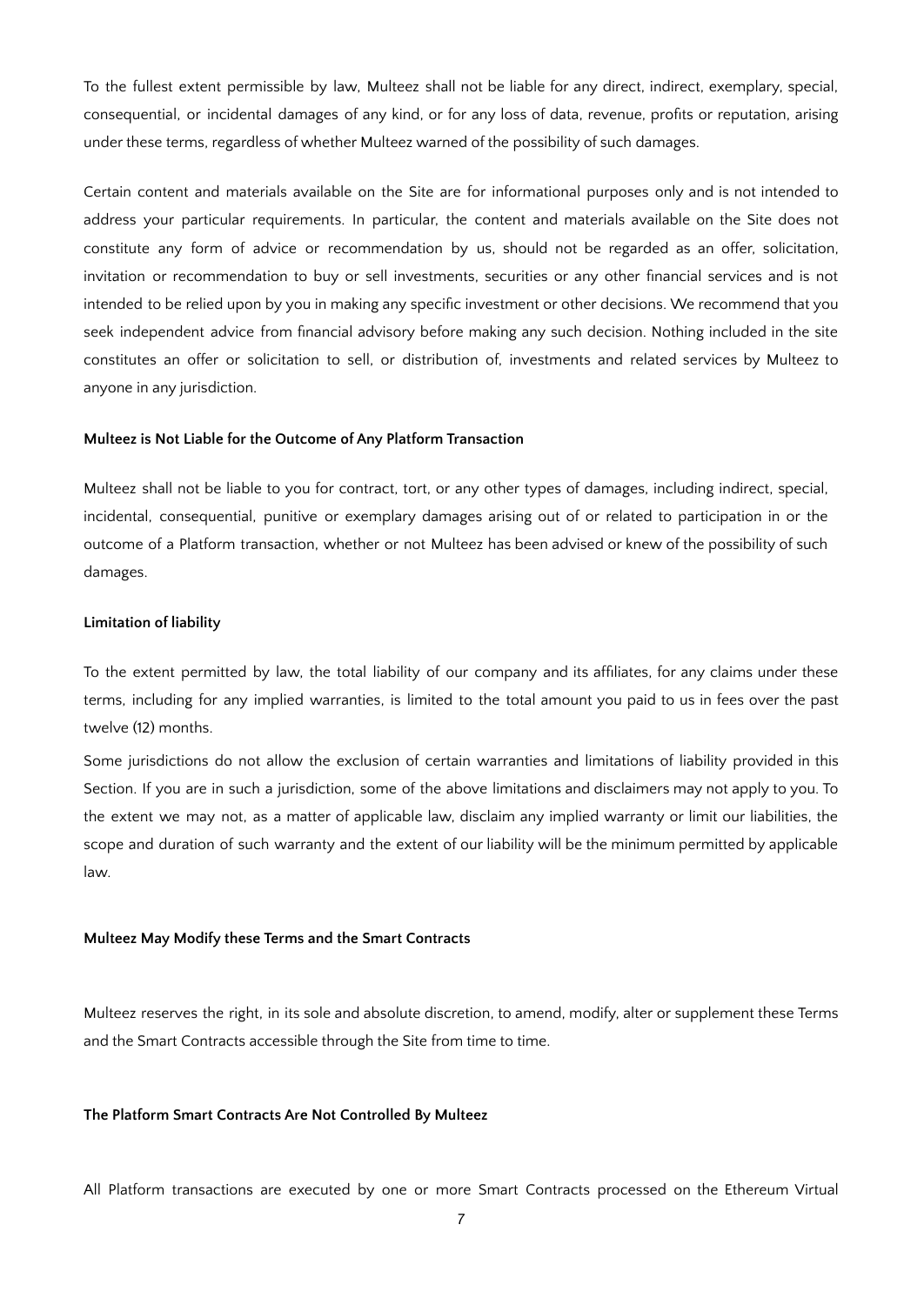Machine and not under any direct control by Multeez or any other third party. The User acknowledges and agrees that Multeez is not a party to any agreement or transaction between any Users involving the purchase, offer, sale, auction, or transfer of NFTs, whether or not a commission or fee is received by Multeez as a consequence of the transaction. NFTs listed for sale on the Platform are not offered on consignment or held in trust on behalf of any artist, Proposer or User. Multeez reserves the right to execute Smart Contract transactions on the Platform as a collector of NFTs.

## **Platform Conduct**

The Platform is a transparent and open digital art NFTs platform that depends on the honest participation of all Users.

#### **Users are Prohibited from Manipulating Market Prices**

Users are expressly forbidden from accepting, soliciting, offering, bidding, engaging with the Smart Contracts, or otherwise transacting on or off of the Platform with the intent to artificially devalue, inflate, or otherwise deceptively influence, misrepresent, or cause to be misrepresented the price an NFT, groups of NFTs, or NFTs created by particular artists.

## **Users are Prohibited from Anticompetitive Conduct**

Users are generally forbidden from engaging in any deceptive conduct that may prevent competitive or fair bidding, artificially inflate or deflate the price of a work, simulate demand for work (i.e, "wash trading"), or any other anti-competitive bidding conduct such as but not limited to "puffing," "chill bidding," "shill bidding," "sham bidding," or "sock puppet bidding."

## **Users are Prohibited from Using the Platform to Conceal Economic Activity**

Users are expressly forbidden from selling works, listing items for auction, making bids during an auction, purchasing a work, or engaging in any other Platform transaction for the purpose of concealing economic activity, laundering money, or financing terrorism. For example, and without limitation, Users are forbidden from using the Platform and any Smart Contract to conceal or transfer proceeds or assets relating to criminal activity or to pay for an Item for any other reason than to obtain the Item. All Users expressly represent and warrant by performing transactions involving the Site or Smart Contracts that their actions are legal under United States law and the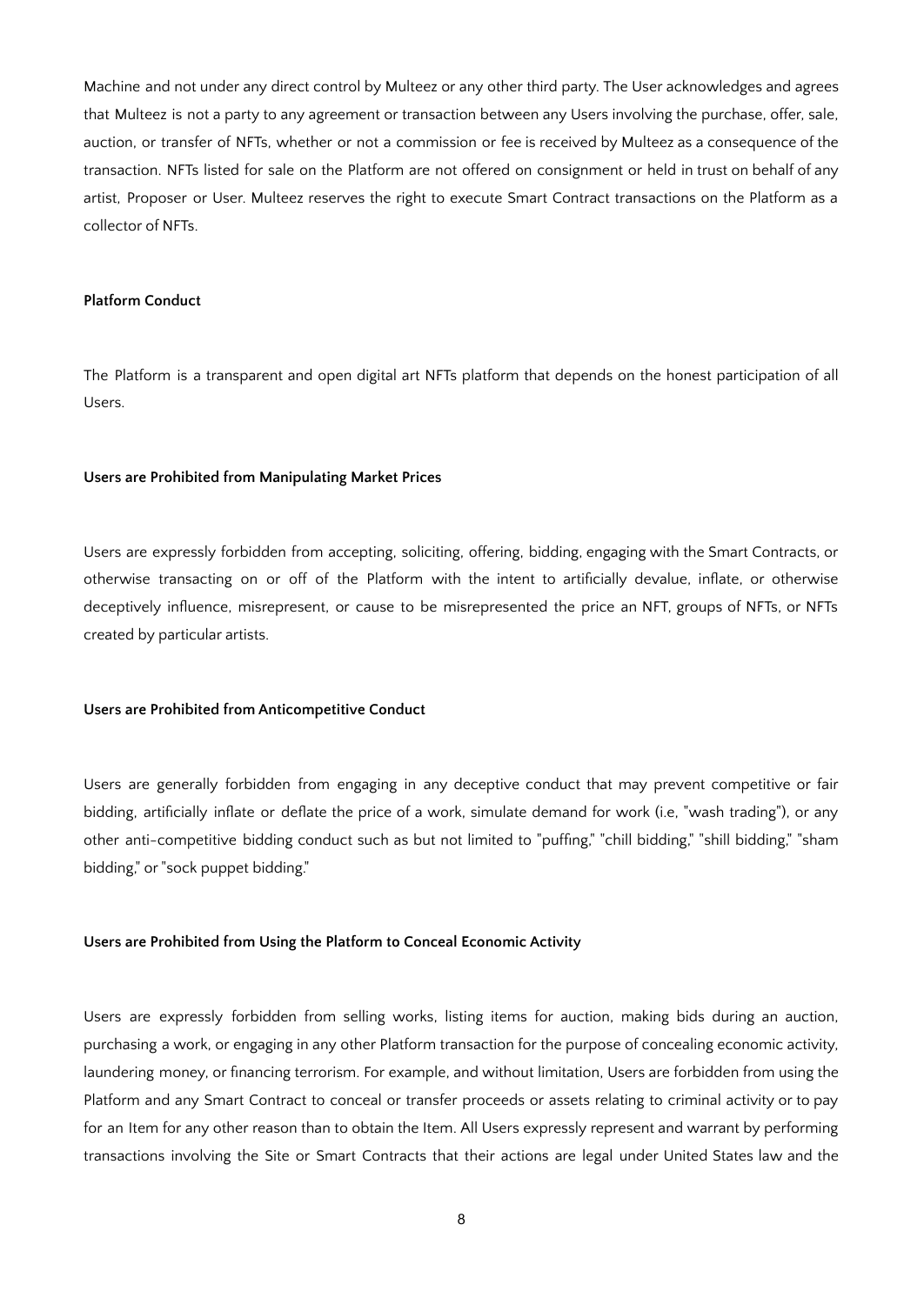jurisdiction from which they initiate the transaction.

### **Users Agree to Report Suspicious Market Activity**

Users agree to report suspicious market activity of other Platform Users. If a User suspects that one or more Users are in violation of these Terms, the User should promptly inform the Multeez team at support[@multeez.com](mailto:support@multeez.com).

### **Violation of the Platform Code of Conduct May Result in Multeez Intervention**

Multeez hereby reserves the right to completely or partially restrict or revoke a User's access to the Site for violating these Terms. Multeez reserves the right to amend, rectify, edit, or otherwise alter Platform transaction data to mitigate market harm caused by a User's violation of these terms.

## **User Releases Multeez from Claims Arising From Other Users' Violations of these Terms**

The User irrevocably releases, acquits, and forever discharges Multeez and its subsidiaries, affiliates, officers, and successors for and against any and all past or future causes of action, suits, or controversies arising out of another User's violation of these Terms.

#### **Assumption of the Risk**

### **User Acknowledges the Risk of Cryptocurrency and Smart Contracts**

You further represent and warrant that you understand and are willing to accept the risks associated with cryptographic systems such as the smart contracts, the ethereum blockchain, non-fungible tokens, and the interplanetary file system.

We will not be responsible or liable to you for any losses you incur as the result of your use of the ethereum network or the metamask electronic wallet, including but not limited to any losses, damages, or claims arising from: (a) user error, such as forgotten passwords or incorrectly construed smart contracts or other transactions; (b) server failure or data loss; (c) corrupted wallet files; (d) unauthorized access or activities by third parties, including but not limited to the use of viruses, phishing, brute-forcing or other means of attack against the platform, ethereum network, the metamask electronic wallet or ethereum-compatible browser or wallet.

#### **Multeez is Not Responsible for Technical Errors on the Ethereum Blockchain**

Multeez is not responsible for losses due to blockchains or any other features of the ethereum network or the metamask electronic wallet or any ethereum-compatible browser or wallet, including but not limited to late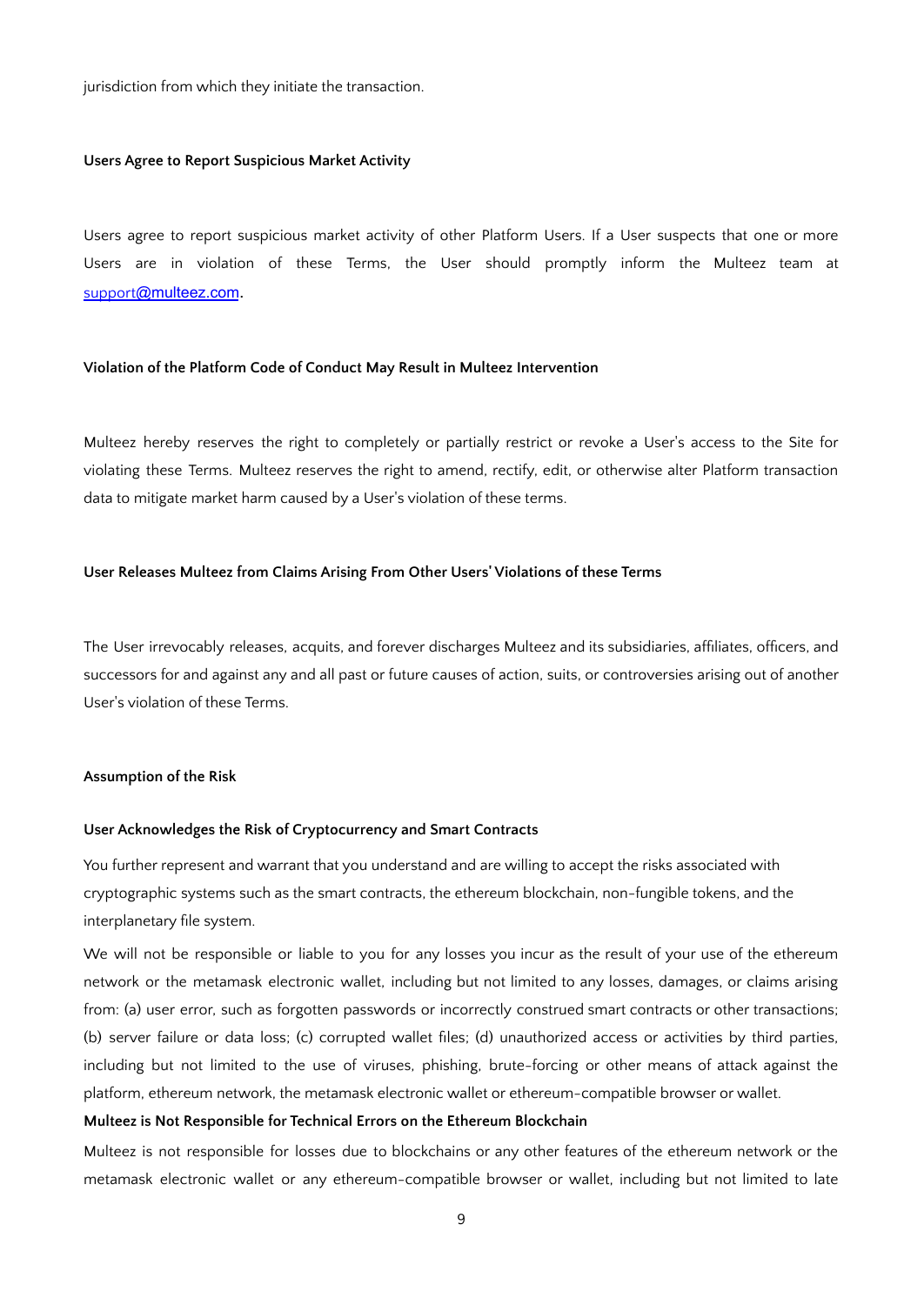reports by developers or representatives (or no report at all) of any issues with the blockchain supporting the ethereum network, including forks, technical node issues, or any other issues having fund losses as a result.

Upgrades by Ethereum to the Ethereum platform, a hard fork in the Ethereum platform, or a change in how transactions are confirmed on the Ethereum platform may have unintended, adverse effects on all blockchains using the ERC-20 or ERC- 721 standards, including the Multeez ecosystem.

#### **The User Acknowledges the Risks of the Platform**

You acknowledge that the Platform is subject to flaws and acknowledge that you are solely responsible for evaluating any code provided by the Platform. This warning and others provided in this Agreement by Multeez in no way evidence or represent an ongoing duty to alert you to all of the potential risks of utilizing or accessing the Platform. The Platform may experience sophisticated cyber-attacks, unexpected surges in activity, or other operational or technical difficulties that may cause interruptions to or delays on the Platform. You agree to accept the risk of the Platform failure resulting from unanticipated or heightened technical difficulties, including those resulting from sophisticated attacks, and you agree not to hold us accountable for any related losses. We will not bear any liability, whatsoever, for any damage or interruptions caused by any viruses that may affect your computer or other equipment, or any phishing, spoofing, or other attacks.

#### **Multeez Does Not Guarantee the Value or Title of NFTs**

The prices of blockchain assets are extremely volatile. Fluctuations in the price of other digital assets could materially and adversely affect the value of your NFTs, which may also be subject to significant price volatility. A lack of use or public interest in the creation and development of distributed ecosystems could negatively impact the ecosystem, and therefore the potential utility or value of NFTs. The Platform, ETH, and digital assets could be impacted by one or more regulatory inquiries regulatory actions, or legislative policies which could impede or limit the ability of Multeez to continue to develop the Platform, or which could impede or limit your ability to access or use the Platform or Ethereum blockchain. NFTs may be encumbered by actual or possible copyright or trademark claims against the Item.

### **User Acknowledges Financial Risk of Digital Assets**

Use of the Platform, including the creating, buying, or selling trading digital assets, may carry financial risk, digital assets are, by their nature, highly experimental, risky, volatile and transactions carried through the Platform are irreversible, final and there are no refunds. You acknowledge and agree that you will access and use the Platform at your own risk. The risk of loss in trading digital assets can be substantial. You should, therefore, carefully consider whether creating, buying, or selling digital assets is suitable for you in light of your circumstances and financial resources. By using the Platform, you represent that you have been, are, and will be solely responsible for making your own independent appraisal and investigations into the risks of a given transaction and the underlying digital assets. You represent that you have sufficient knowledge, market sophistication, professional advice, and experience to make your own evaluation of the merits and risks of any transaction conducted via the Platform or any underlying digital asset. You accept all consequences of using the Platform, including the risk that you may lose access to your digital assets indefinitely. All transaction decisions are made solely by you. Notwithstanding anything in this Agreement, we accept no responsibility whatsoever for and will in no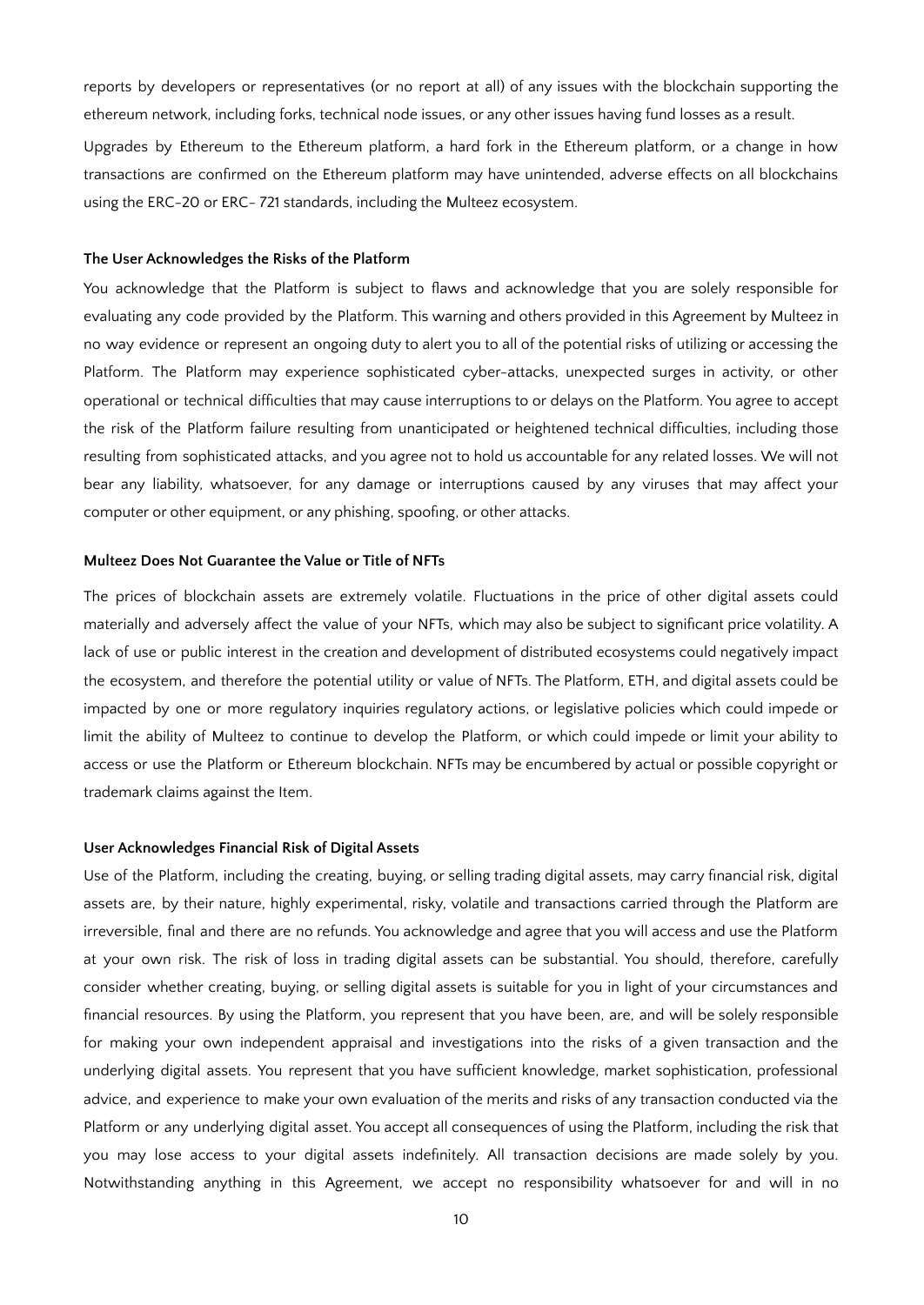circumstances be liable to you in connection with the use of the Platform for performing digital asset transactions. Under no circumstances will the operation of all or any portion of the Platform be deemed to create a relationship that includes the provision or tendering of investment advice.

### **The Site Is Property of Multeez, Ltd.**

You acknowledge and agree that we (or, as applicable, our licensors) own all legal rights, titles and interests in and to all elements of the Site. The graphics, design, systems, methods, information, computer code, software, services, "look and feel", organization, a compilation of the content, code, data, and all other elements of the Site (collectively, the "**Multeez Materials**") are owned by Multeez, and are protected by copyright, trade dress, patent, and trademark laws, international conventions, other relevant intellectual property and proprietary rights, and applicable laws. All Multeez Materials are the copyrighted property of Multeez or its licensors, and all trademarks, service marks, and trade names contained in the Multeez Materials are proprietary to Multeez or its licensors. Except as expressly set forth herein, your use of the Site does not grant you ownership of or any other rights with respect to any content, code, data, or other materials that you may access on or through the Site. We reserve all rights in and to the Multeez Materials not expressly granted to you in the Terms.

You will retain ownership of all copyright in data you upload or submit to the Site. You grant us a worldwide, royalty-free, irrevocable license to use, copy, distribute or publish and send this data in any manner.

#### **Multeez May Use and Share All User Feedback**

You may choose to submit comments, bug reports, ideas, or other feedback about the Site, including without limitation about how to improve the Site (collectively, "**Feedback**"). By submitting any Feedback, you agree that we are free to use such Feedback at our discretion and without additional compensation to you, and to disclose such Feedback to third parties (whether on a non-confidential basis or otherwise). You hereby grant us a perpetual, irrevocable, non-exclusive, worldwide license under all rights necessary for us to incorporate and use your Feedback for any purpose.

### **Proposer Obligations**

Due to the nature of a Proposer's activities on the Site, there is the potential that Proposers will need to comply with the Investment Advisers Act of 1940 ("*Advisers Act*"). It is the obligation of the Proposer to make this determination and take appropriate actions to comply with the Advisers Act if necessary.

The creation of a pool of Cryptographic Assets may subject the Proposer and the pool to registration under the Securities Act of 1933 ("*Securities Act*") and the Investment Company Act of 1940 ("*Investment Company Act*"). It is the obligation of the Proposer to make this determination and take appropriate actions to comply with the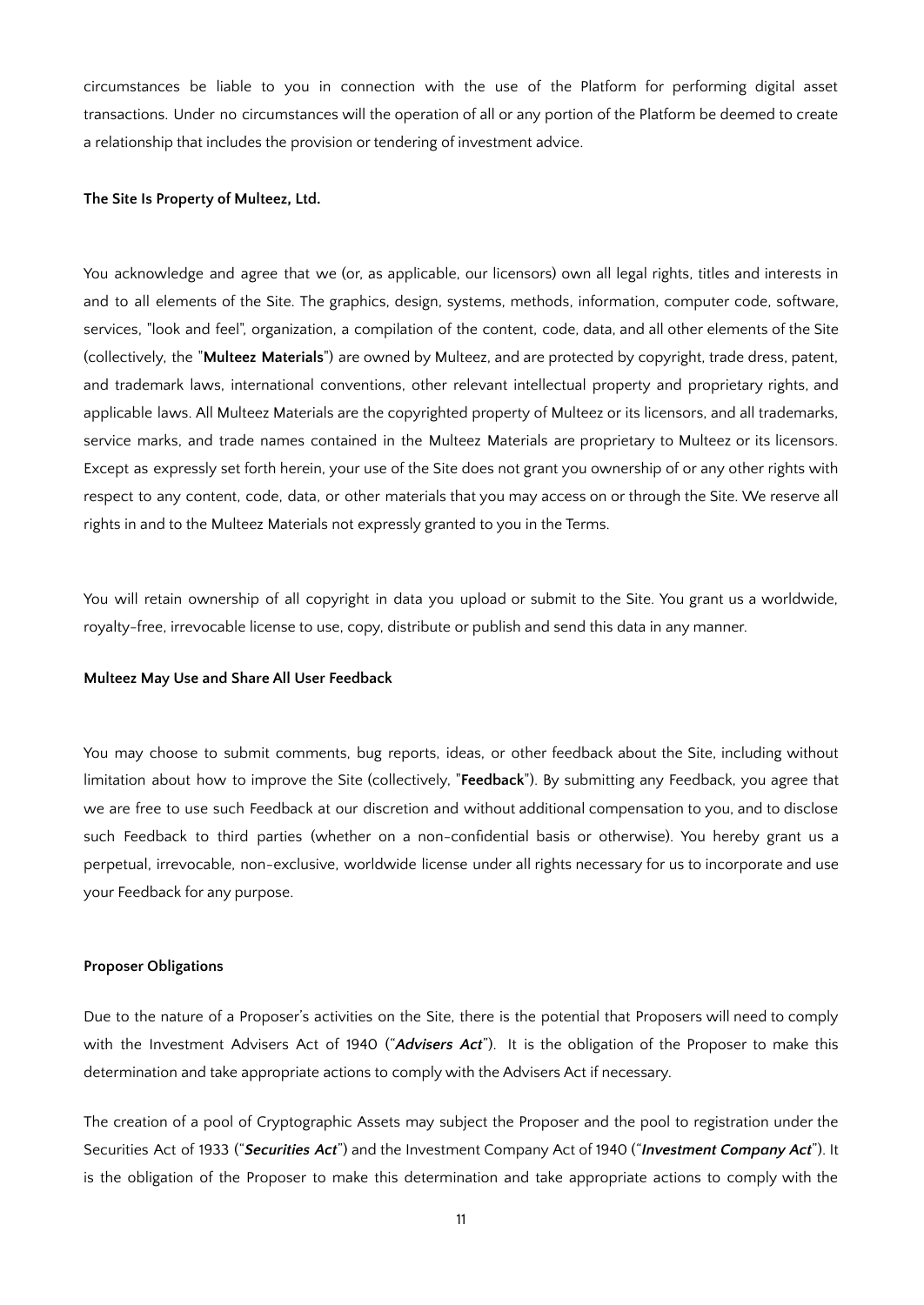Securities Act and Investment Company Act if necessary.

Notwithstanding the prior statements, nothing included in the Site constitutes an offer or solicitation to sell, or distribution of, investments and related services by Multeez to anyone in any jurisdiction.

## **Third Party Sources and Content**

The Site may enable you to view, access, link to, and use content from third party sources that are not owned or controlled by us. We have no control over third party websites and we do not assume any responsibility for any third party sources. The display of any hyperlink and reference to any third-party website does not mean that we endorse that third party's website, products or services. Please read the terms of use and privacy policy of any third party source that you interact with before you engage in any such activity.

### **THE NFTs**

#### **Minting**

Each NFT is minted at the direction of the artist who has created the artwork associated with that NFT. Artists are prohibited from offering artworks consisting of unlicensed or unauthorized copyrighted content, including any imagery, design, audio, video, human likeness, or other unoriginal content not created by the artist, not authorized for use by the artist, not in the public domain, or otherwise without a valid claim of fair use. Multeez does not warrant the authenticity of any artwork or that an NFT associated with a particular artwork is not stolen or sold by its true owner(s).

#### **NFTs**

All Artwork or "Creation(s)") on the Platform is represented by an NFT (a unique cryptographic token). Accordingly, users need to review the Terms and Conditions on the platform that facilitated the minting process of the NFT. Each NFT is minted by an artist using smart contracts based on an artist's original Artwork. NFTs are forever tracked and stored on the Ethereum blockchain, providing the collector of an NFT with a permanent record of authenticity and ownership.

#### **Artists May Be Removed from the Platform**

Failure to abide by these Terms may result in, without limitation, suspension or deletion of the user's account, or paying monetary damages. Multeez has the unilateral authority and discretion to remove, suspend, or revoke user's access to the Multeez Smart Contracts or any other aspect of the Platform.

## **Artist Indemnifies and Releases Multeez**

Artist hereby agrees to indemnify Multeez and be held liable for any claim against Multeez arising out of the artist's breach of these Terms. Artist hereby releases and forever discharges Multeez from any damages or causes of action resulting from a sale of any of the artist's listed NFTs occurring after the artist's breach of these Terms.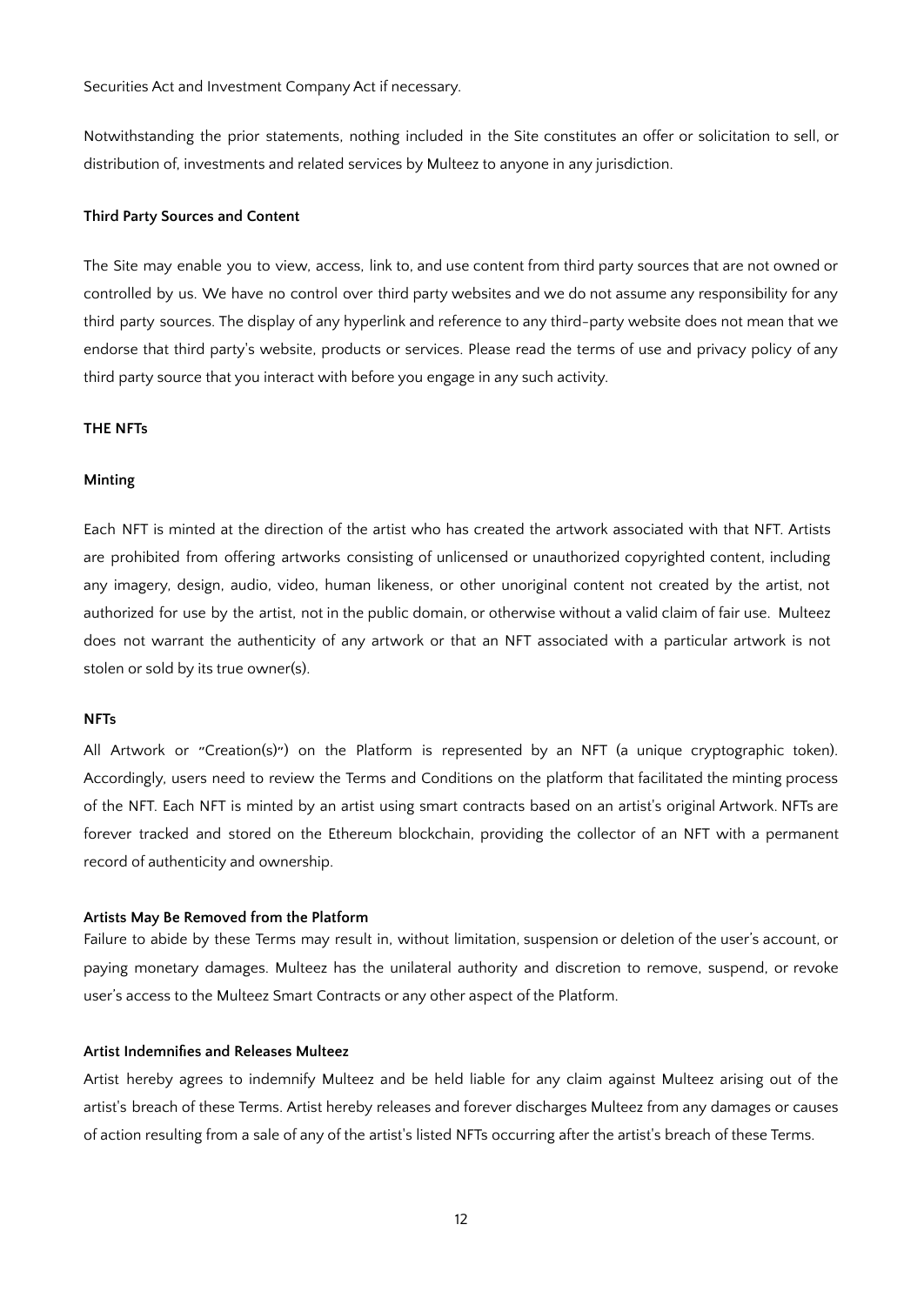#### **The Multeez Platform**

The Platform facilitates a peer-to-peer digital exchange where artists, collectors, and other Users can sell, purchase, list for auction, make offers, and bid on NFTs. Collectors can obtain NFTs by making an offer accepted by the artist, purchasing at an established List Price, or bidding on Items available in one of our revolutionary smart contract-enabled auctions.

### **Purchasing NFTs with a List Price**

NFTs are optionally offered for immediate acceptance at a List Price (in ETH) established by the artist. Collectors can purchase NFTs with a List Price through the Site by sending an equivalent amount of ETH to a Smart Contract configured to initiate a transfer of the NFT, plus additional fees and gas.

#### **Making Offers on NFTs**

Users can make offers on all listed Rarible NFTs through the Site. Offers on the Platform are legally binding, revocable offers to purchase the NFTs capable of immediate acceptance by the owner of the NFT. By making an offer, the collector agrees to temporarily send and lose control over an amount of offered ETH to a Smart Contract. The Smart Contract is configured to hold the offered ETH until either the offer is accepted by the owner of the Item, a higher offer is received, or the offer is revoked. The Owner of the NFT has the unilateral authority to accept the bid.

## **Multeez Platform Prices & Fees**

Every transaction on the Platform is subject to Fees. Multeez collects a 2% Marketplace Fee in addition to the marketplace fee and in addition to the Sales Price for every sale of an NFT on the Platform.

The amount of Fees for the sale of an NFT also depends on whether the transaction involves the NFT's first sale ("**Primary Sale**") or a subsequent sale in the secondary market ("**Secondary Market Sale**"). All Fees are collected and distributed at the time of the purchase of an NFT by operation of the Smart Contracts.

#### **Users Agree to the Automated Collection and Disbursement of Fees by the Smart Contracts**

The User agrees and understands that all fees, commissions, and royalties are transferred, processed, or initiated directly through one or more of the Smart Contracts on the Ethereum blockchain network. By transacting on the Platform and by using the Smart Contracts, the User hereby acknowledges, consents to, and accepts all automated fees, commissions, and royalties for the sale of Items on the Platform. The User hereby consents to and agrees to be bound by the Smart Contracts' execution and distribution of the fees, commissions, and royalties. Users hereby waive any entitlement to royalties, commissions, or fees paid to another by operation of the Smart Contracts.

## **Users Consent to Automated Royalties to Artists**

The User consents to the automated collection and disbursement to artists of royalties for Secondary Market sales of NFTs. The User hereby waives any first sale defense or argument with respect to Secondary Market activities resulting in royalty to an artist.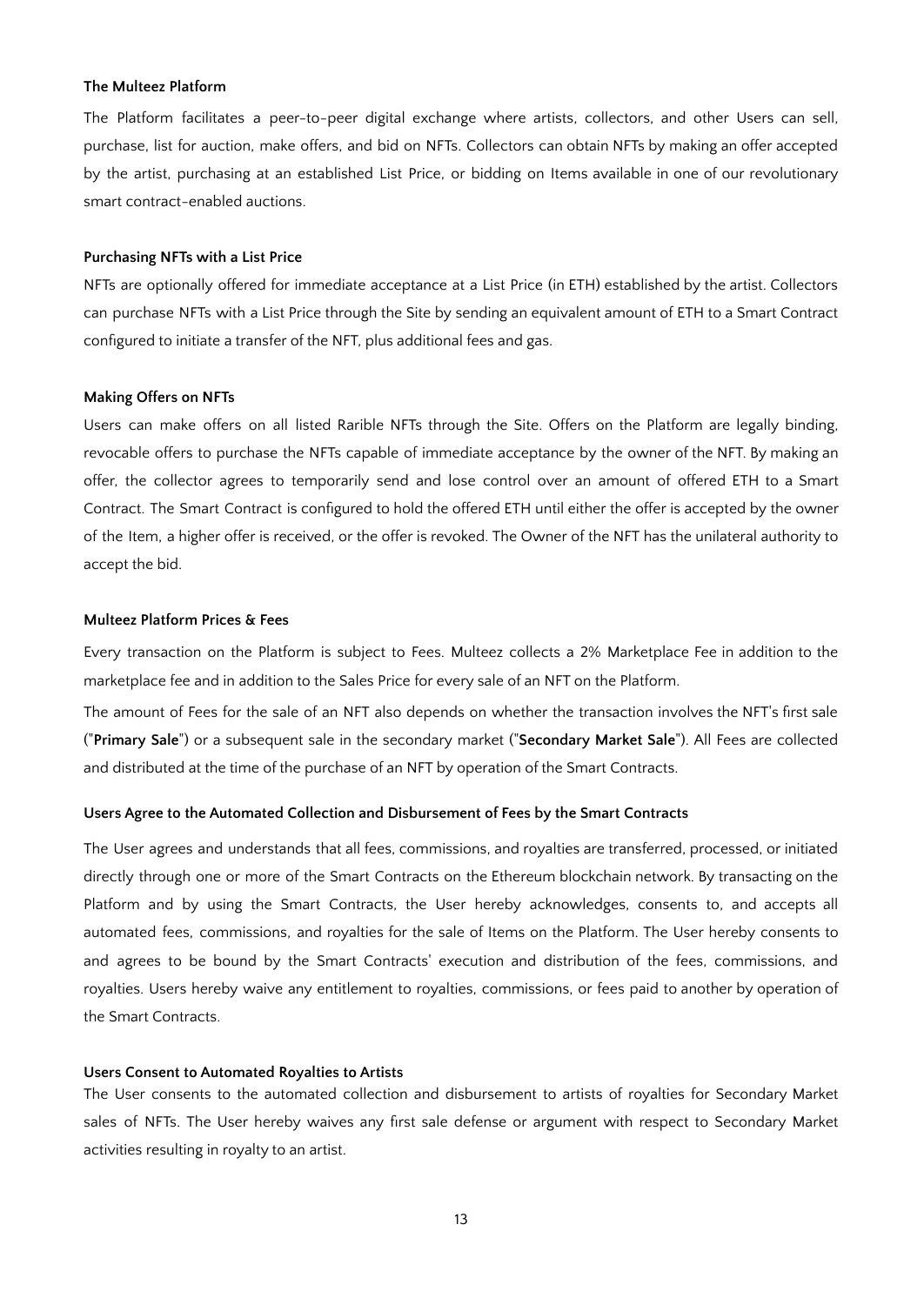#### **Multeez Makes No Representations on Price or Value**

Users acknowledge and consent to the risk that the price of an Item purchased on the Platform may have been influenced by User activity outside of the control of Multeez or the Platform. Multeez does not represent, guarantee, or warrant the accuracy or fairness of the price of any NFT sold or offered for sale on or off of the Platform. The User agrees and acknowledges that Multeez is not a fiduciary nor owes any duties to any User of the Platform, including the duty to ensure fair pricing of Multeez NFTs or to police User behavior on the Platform.

### **Off-Market Transactions**

Multeez does not generally collect any fees, commissions, or royalties for transactions occurring outside of the Platform and not involving the Multeez Smart Contracts. To support the Multeez artists and the Platform, we encourage Collectors to list Items for sale on the Platform, however, Collectors are permitted to sell or transfer their Items on third party exchanges. The Artist and all other Users hereby waive any entitlement to royalties, commissions, or fees for off-market transactions. The User irrevocably releases, acquits, and forever discharges Multeez and its subsidiaries, affiliates, officers, and successors of any liability for royalties, fines, or fees not received by the User from any off-market transaction.

## **Gas**

All User transactions on the Platform, including without limitation minting, bidding, listing, offering, purchasing, or confirming, are facilitated by Smart Contracts existing on the Ethereum network. The Ethereum network requires the payment of a transaction fee (a "Gas fee") for every transaction that occurs on the Ethereum network, and thus every transaction occurring on the Platform. The value of the Gas Fee changes, often unpredictably, and is entirely outside of the control of Multeez or the Platform. The User acknowledges that under no circumstances will a contract, agreement, offer, sale, bid, or other transaction on the Platform be invalidated, revocable, retractable, or otherwise unenforceable on the basis that the Gas Fee for the given transaction was unknown, too high, or otherwise unacceptable to a User. Users also acknowledge and agree that gas is non-refundable under all circumstances.

#### **Taxes**

Users are responsible to pay any and all sales, use, value-added and other taxes, duties, and assessments now or hereafter claimed or imposed by any governmental authority," associated with your use of the Platform (including, without limitation, any taxes that may become payable as the result of your ownership, transfer, purchase, sale, or creation of any artworks).

## **Multeez Auctions**

No NFT platform would be complete without an auction house, which is why Multeez has expanded upon its core set of smart contracts to introduce Auctions. But delivering the excitement of a live, peer-to-peer digital auction within a smart contract-enabled NFT Platform introduces certain risks for auction participants. Multeez is steadily progressing the decentralization of art through these new market mechanics, but not without ensuring that its Users understand, acknowledge, and accept the risks of participating in Auctions. By accepting these Terms or using the Platform, the User affirmatively acknowledges and agrees to the Rarible Auction Terms of Use.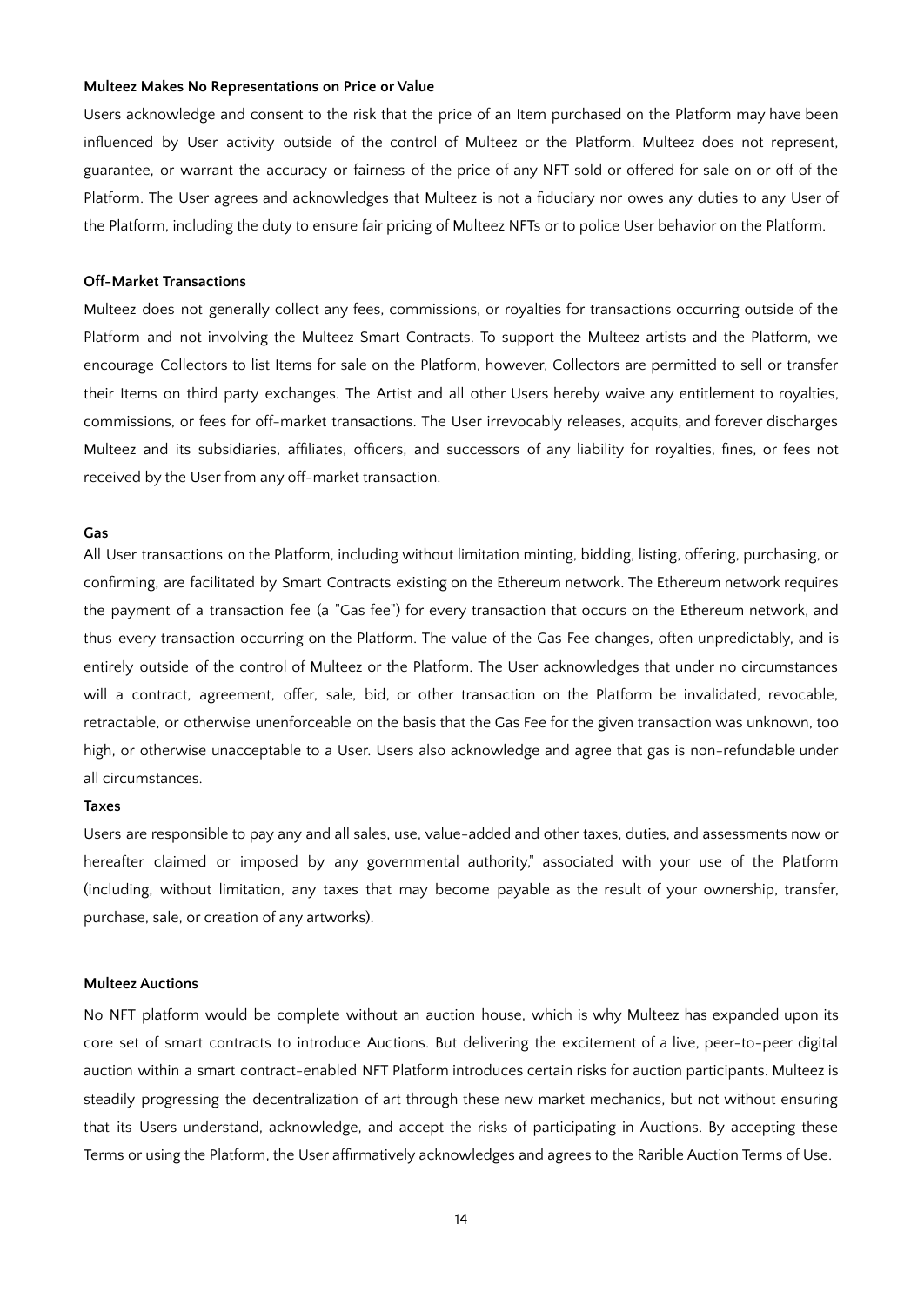#### **Username Policies**

Multeez account names are available on a first-come, first-served basis. Only one (1) username can be assigned to a public Ethereum wallet address. Usernames are not the User's intellectual property or personal property. Multeez reserves the absolute right to delete, modify or change a username associated with a User's wallet address without notice for actual or suspected violation of these policies.

#### **Username Squatting**

Multeez prohibits username squatting and the practice of reserving usernames for future use, especially where there is a likelihood that the username may confuse or mislead others. Users violating this name squatting policy may be removed or renamed without notice. Attempts to sell, buy or solicit other forms of payment in exchange for usernames are prohibited and may result in permanent account suspension.

#### **Inactive Users**

Multeez prohibits reserving inactive accounts for future use. Multeez has the absolute authority to delete or modify inactive users. Users that have not conducted any transactions on the Platform, collected any NFTs, or initiated any transaction on the Ethereum blockchain for six (6) months may be deleted without notice.

## **Indemnification**

You agree to defend, indemnify and hold harmless Multeez, its affiliates, licensors and service providers, and its and their respective officers, directors, employees, contractors, agents, licensors, suppliers, successors and assigns from and against any claims, liabilities, damages, judgments, awards, losses, costs, expenses or fees (including reasonable attorneys' fees) arising out of or relating to your violation of these Terms or your use of the Site.

## **General.**

These Terms and the documents referred to in them set out the entire agreement between you and us with respect to your use of the Site, Multeez and the services provided via the Site and supersede any and all prior or contemporaneous representations, communications or agreements (written or oral) made between you or us.

These Terms are effective until terminated by Multeez. Upon termination of these Terms, you shall cease all use of the Site. Provisions that ought by their nature to survive, shall survive. These Terms and the relationship between you and Multeez shall be governed by the laws of the State of Israel, without regard to its principles of conflict of laws. The courts of Tel Aviv-Jaffa, Israel shall have exclusive jurisdiction over any disputes or claims (except Multeez may seek injunctive relief in any court of competent jurisdiction). These Terms shall constitute the entire agreement between you and Multeez concerning the Site. If any provision of these Terms is deemed invalid by a court of competent jurisdiction, the invalidity of such provision shall not affect the validity of the remaining provisions of these Terms. No waiver of any term of these Terms shall be deemed a further or continuing waiver of such term or any other term, and a party's failure to assert any right or provision under